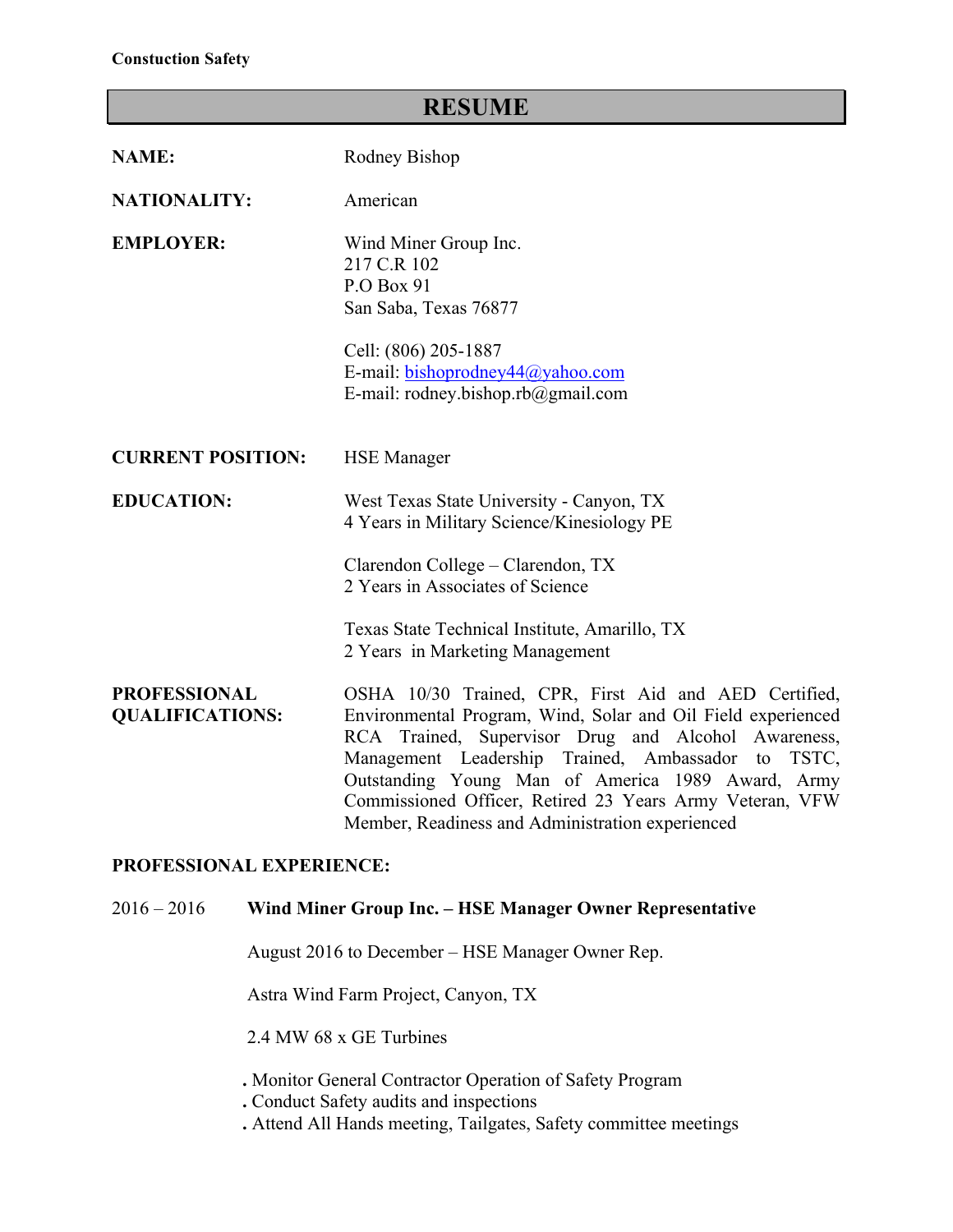- **.** Assist General Contractor HSE with writing and reviewing safety procedures
- **.** Assist with Traffic and Security Control Measures

### 2012 – 2016 **Fisher Construction – Oil Field Construction Safety Manager**

- **.** Operation of Safety Management Program
- **.** Schedule Safety Training
- **.** Update Training Certifications
- **.** Orientation Training
- **.** Conduct Safety Meetings
- **.** Field Safety Management
- **.** Environmental Program
- **.** H2S Program
- **.** Fire Prevention Program

2012 – 2012 **RES Americas Construction Inc. – Safety Supervisor** Project assignments and roles as listed below:

March 2012 to August 2012 – Safety Supervisor

Mehoopany Wind Farm, PA

145.2 MW, 88 x GE 1.8

## 2011 – 2012 **February 2012 to March 2012 – Safety Advisor**

FRV AE Solar, TX

30 MW, Trina Modules

#### **RES Americas Construction – Safety Supervisor/Advisor**

- Operation of Safety Management Program
- Conduct Safety Orientation Training
- Conduct Safety Supervisor Meetings
- HAZMAT and OSHA Training
- Purchase, Inventory, Shipping and Inspections
- Operation of Environmental Program

## 2007 – 2008 **Mesquite, Post Oak, Hackberry – Safety Advisor**

August 2007 to December 2007